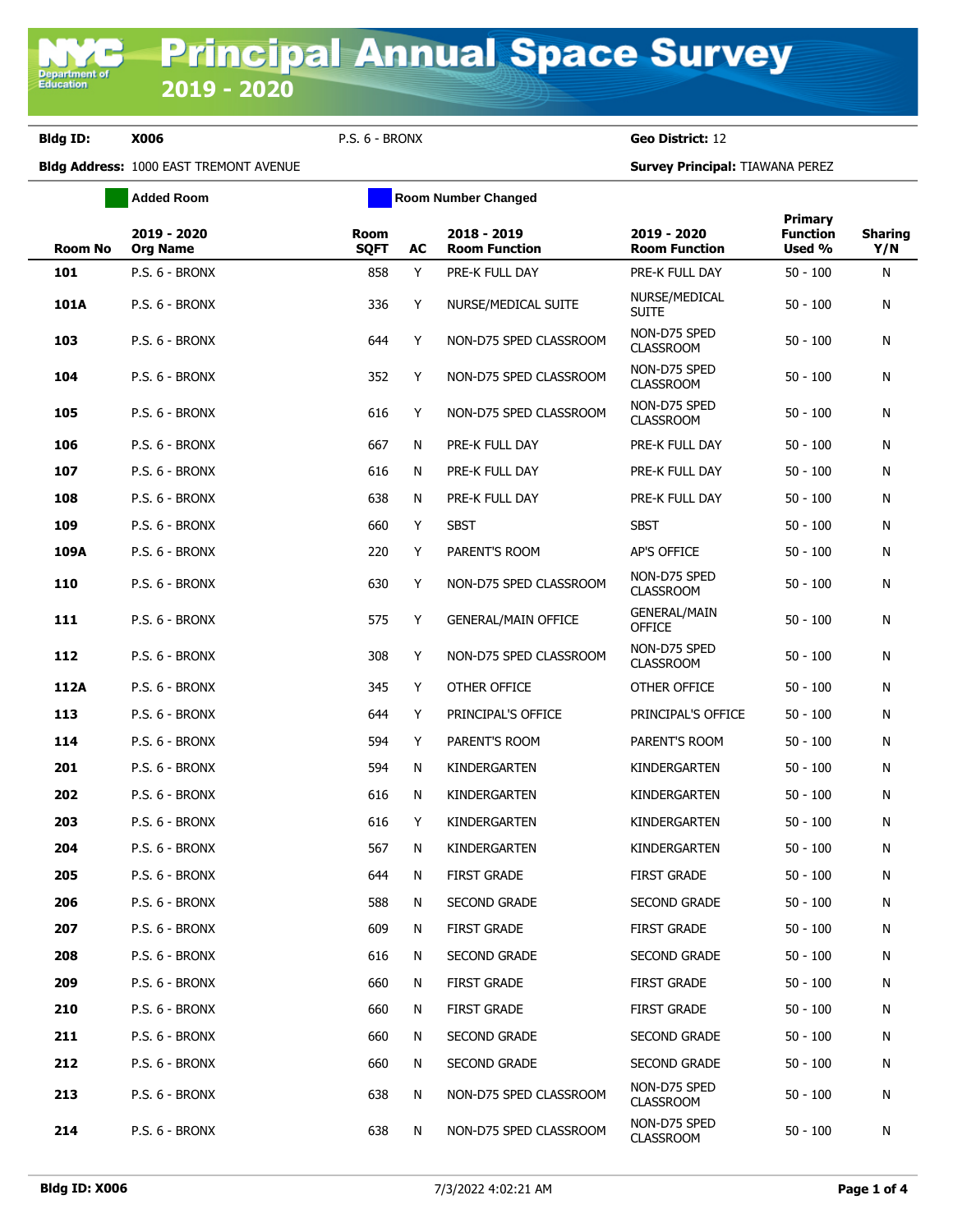**Bldg ID: X006** P.S. 6 - BRONX **Geo District:** 12

**Bldg Address:** 1000 EAST TREMONT AVENUE **Survey Principal:** TIAWANA PEREZ

|                | <b>Added Room</b>              | <b>Room Number Changed</b> |    |                                          |                                           |                                      |                       |
|----------------|--------------------------------|----------------------------|----|------------------------------------------|-------------------------------------------|--------------------------------------|-----------------------|
| <b>Room No</b> | 2019 - 2020<br><b>Org Name</b> | Room<br><b>SQFT</b>        | AC | 2018 - 2019<br><b>Room Function</b>      | 2019 - 2020<br><b>Room Function</b>       | Primary<br><b>Function</b><br>Used % | <b>Sharing</b><br>Y/N |
| 252            | P.S. 6 - BRONX                 | 180                        | Y  | <b>AP'S OFFICE</b>                       | <b>AP'S OFFICE</b>                        | $50 - 100$                           | N                     |
| 302            | P.S. 6 - BRONX                 | 1311                       | Y  | <b>LIBRARY</b>                           | LIBRARY                                   | $50 - 100$                           | N                     |
| 303            | X352 SPED - BRONX              | 616                        | N  | D75 SPED CLASSROOM                       | D75 SPED<br><b>CLASSROOM</b>              | $50 - 100$                           | N                     |
| 304            | X352 SPED - BRONX              | 874                        | N  | MULTI-PURPOSE CLASSROOM                  | MULTI-PURPOSE<br><b>CLASSROOM</b>         | $50 - 100$                           | N                     |
| 305            | X352 SPED - BRONX              | 616                        | N  | D75 SPED CLASSROOM                       | D75 SPED<br><b>CLASSROOM</b>              | $50 - 100$                           | N                     |
| 307            | X352 SPED - BRONX              | 588                        | N  | D75 SPED CLASSROOM                       | D75 SPED<br><b>CLASSROOM</b>              | $50 - 100$                           | N                     |
| 308            | X352 SPED - BRONX              | 638                        | N  | D75 SPED CLASSROOM                       | D75 SPED<br><b>CLASSROOM</b>              | $50 - 100$                           | N                     |
| 309            | X352 SPED - BRONX              | 460                        | Y  | D75 SPED CLASSROOM                       | D75 SPED<br><b>CLASSROOM</b>              | $50 - 100$                           | N                     |
| 310            | X352 SPED - BRONX              | 506                        | N  | D75 SPED CLASSROOM                       | D75 SPED<br><b>CLASSROOM</b>              | $50 - 100$                           | N                     |
| 311            | X352 SPED - BRONX              | 506                        | Y  | D75 SPED CLASSROOM                       | D75 SPED<br><b>CLASSROOM</b>              | $50 - 100$                           | N                     |
| 312            | X352 SPED - BRONX              | 462                        | Y  | D75 SPED CLASSROOM                       | D75 SPED<br><b>CLASSROOM</b>              | $50 - 100$                           | N                     |
| 313            | X352 SPED - BRONX              | 598                        | N  | PRINCIPAL'S OFFICE                       | <b>GENERAL/MAIN</b><br><b>OFFICE</b>      | $50 - 100$                           | N                     |
| 314            | X352 SPED - BRONX              | 594                        | N  | D75 SPED CLASSROOM                       | D75 SPED<br><b>CLASSROOM</b>              | $50 - 100$                           | N                     |
| 315            | X352 SPED - BRONX              | 594                        | N  | <b>GENERAL/MAIN OFFICE</b>               | D75 SPED<br><b>CLASSROOM</b>              | $50 - 100$                           | N                     |
| 316            | X352 SPED - BRONX              | 638                        | N  | D75 SPED CLASSROOM                       | D75 SPED<br><b>CLASSROOM</b>              | $50 - 100$                           | N                     |
| 352            | X352 SPED - BRONX              | 336                        | Y  | NURSE/MEDICAL SUITE                      | PRINCIPAL'S OFFICE                        | $50 - 100$                           | N                     |
| 353            | X352 SPED - BRONX              | 264                        | Y  | <b>GENERAL BUILDING SUPPORT</b>          | <b>GENERAL BUILDING</b><br><b>SUPPORT</b> | $50 - 100$                           | N                     |
| 401            | P.S. 6 - BRONX                 | 550                        | N  | <b>FOURTH GRADE</b>                      | <b>FOURTH GRADE</b>                       | $50 - 100$                           | N                     |
| 402            | P.S. 6 - BRONX                 | 540                        | N  | FOURTH GRADE                             | FOURTH GRADE                              | $50 - 100$                           | N                     |
| 403            | P.S. 6 - BRONX                 | 638                        | N  | <b>FOURTH GRADE</b>                      | <b>FOURTH GRADE</b>                       | $50 - 100$                           | N                     |
| 404            | P.S. 6 - BRONX                 | 598                        | Y  | NON-D75 SPED CLASSROOM                   | NON-D75 SPED<br><b>CLASSROOM</b>          | $50 - 100$                           | N                     |
| 405            | P.S. 6 - BRONX                 | 588                        | N  | ICT - ELEMENTARY SCHOOL<br><b>GRADES</b> | ICT - ELEMENTARY<br><b>SCHOOL GRADES</b>  | $50 - 100$                           | N                     |
| 406            | P.S. 6 - BRONX                 | 660                        | N  | REGULAR CLASSROOM                        | REGULAR CLASSROOM                         | $50 - 100$                           | N                     |
| 407            | P.S. 6 - BRONX                 | 588                        | N  | NON-D75 SPED CLASSROOM                   | NON-D75 SPED<br><b>CLASSROOM</b>          | $50 - 100$                           | N                     |
| 408            | P.S. 6 - BRONX                 | 588                        | N  | NON-D75 SPED CLASSROOM                   | NON-D75 SPED<br><b>CLASSROOM</b>          | $50 - 100$                           | N                     |
| 409            | P.S. 6 - BRONX                 | 384                        | Y  | <b>SETSS</b>                             | <b>SETSS</b>                              | $50 - 100$                           | N                     |
| 409A           | P.S. 6 - BRONX                 | 273                        | Y  | AP'S OFFICE                              | AP'S OFFICE                               | $50 - 100$                           | N                     |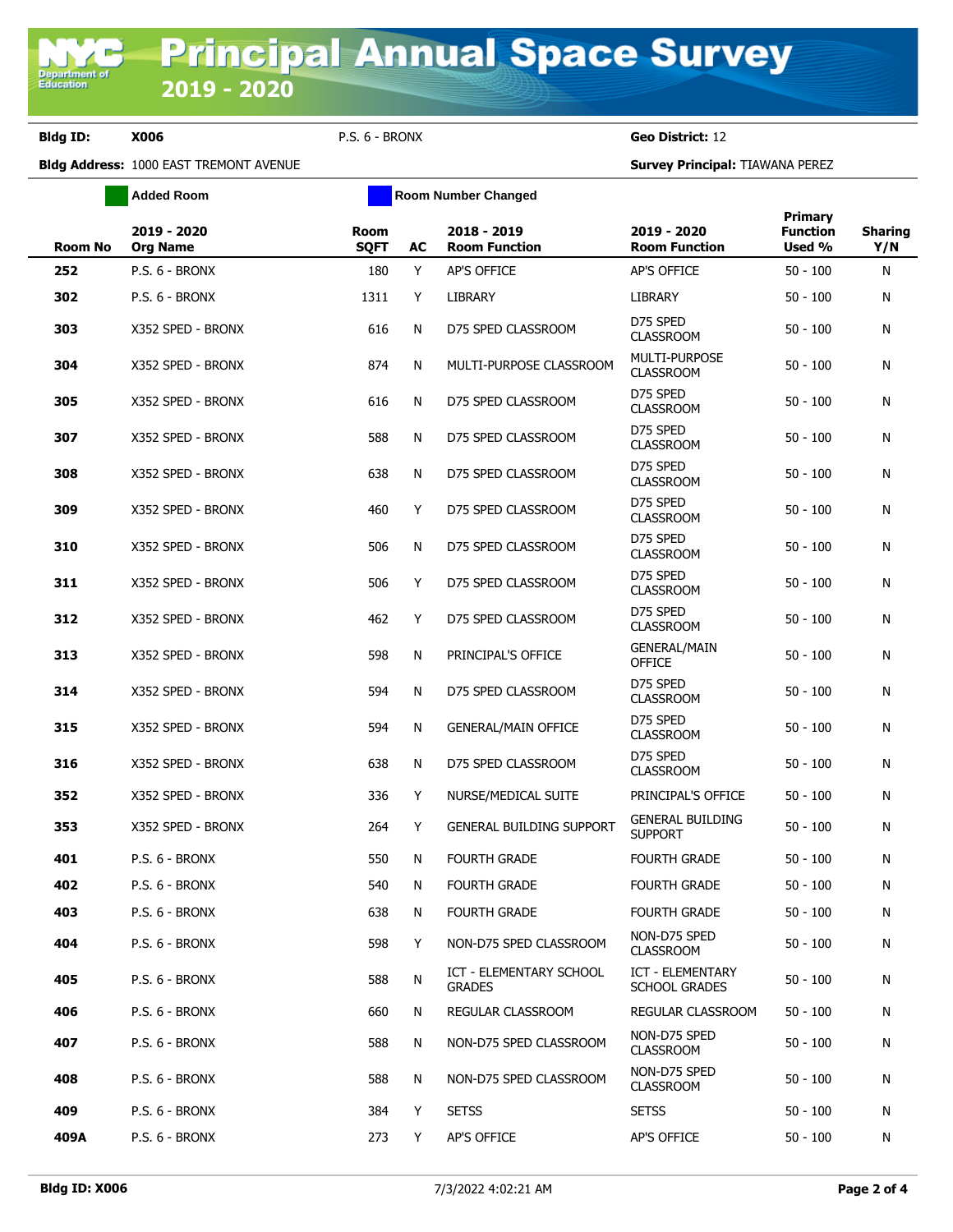Ċ.

Department<br>Education

Ē.

**Bldg ID: X006** P.S. 6 - BRONX **Geo District:** 12

**Bldg Address:** 1000 EAST TREMONT AVENUE **Survey Principal:** TIAWANA PEREZ

|            | <b>Added Room</b>                                                                                                                                                                            |                     | <b>Room Number Changed</b> |                                          |                                                 |                                      |                       |
|------------|----------------------------------------------------------------------------------------------------------------------------------------------------------------------------------------------|---------------------|----------------------------|------------------------------------------|-------------------------------------------------|--------------------------------------|-----------------------|
| Room No    | 2019 - 2020<br><b>Org Name</b>                                                                                                                                                               | Room<br><b>SOFT</b> | AC.                        | 2018 - 2019<br><b>Room Function</b>      | 2019 - 2020<br><b>Room Function</b>             | Primary<br><b>Function</b><br>Used % | <b>Sharing</b><br>Y/N |
| 410        | P.S. 6 - BRONX                                                                                                                                                                               | 660                 | Y                          | ICT - ELEMENTARY SCHOOL<br><b>GRADES</b> | <b>ICT - ELEMENTARY</b><br><b>SCHOOL GRADES</b> | $50 - 100$                           | N                     |
| 411        | P.S. 6 - BRONX                                                                                                                                                                               | 630                 | N                          | THIRD GRADE                              | THIRD GRADE                                     | $50 - 100$                           | N                     |
| 412        | P.S. 6 - BRONX                                                                                                                                                                               | 660                 | Y                          | <b>FIFTH GRADE</b>                       | <b>FIFTH GRADE</b>                              | $50 - 100$                           | N                     |
| 413        | P.S. 6 - BRONX                                                                                                                                                                               | 638                 | N                          | THIRD GRADE                              | THIRD GRADE                                     | $50 - 100$                           | N                     |
| 414        | P.S. 6 - BRONX                                                                                                                                                                               | 609                 | N                          | <b>FIFTH GRADE</b>                       | <b>FIFTH GRADE</b>                              | $50 - 100$                           | N                     |
| 452        | P.S. 6 - BRONX                                                                                                                                                                               | 230                 | Y                          | OTHER OFFICE                             | OTHER OFFICE                                    | $50 - 100$                           | N                     |
| 452A       | P.S. 6 - BRONX                                                                                                                                                                               | 180                 | N                          | OTHER OFFICE                             | <b>OTHER OFFICE</b>                             | $50 - 100$                           | N                     |
| <b>AUD</b> | P.S. 6 - BRONX                                                                                                                                                                               | 4331                | Y                          | <b>AUDITORIUM</b>                        | <b>AUDITORIUM</b>                               | $50 - 100$                           | N                     |
| <b>BR</b>  | P.S. 6 - BRONX                                                                                                                                                                               | 4784                | Y                          | <b>GENERAL BUILDING SUPPORT</b>          | <b>GENERAL BUILDING</b><br><b>SUPPORT</b>       | $50 - 100$                           | N                     |
| <b>CAF</b> | P.S. 6 - BRONX                                                                                                                                                                               | 8184                | Y                          | STUDENT CAFETERIA                        | STUDENT CAFETERIA                               | $50 - 100$                           | N                     |
| <b>KIT</b> | P.S. 6 - BRONX                                                                                                                                                                               | 792                 | Y                          | <b>KITCHEN</b>                           | <b>KITCHEN</b>                                  | $50 - 100$                           | N                     |
|            | How many hallway bathrooms for students are there in your building?                                                                                                                          |                     |                            |                                          |                                                 | 5                                    |                       |
|            | Are any of the student bathrooms being shared by multiple schools?<br>Y                                                                                                                      |                     |                            |                                          |                                                 |                                      |                       |
|            | Are all the student bathrooms open throughout the day?                                                                                                                                       |                     |                            |                                          |                                                 | Y                                    |                       |
|            | Please identify the number of non-instructional spaces, not reported above, being used for<br>instructional purposes, academic intervention services, or therapeutic or counseling services: |                     |                            |                                          |                                                 |                                      |                       |
|            | Are any of those non-instructional spaces being shared?                                                                                                                                      |                     | N                          |                                          |                                                 |                                      |                       |